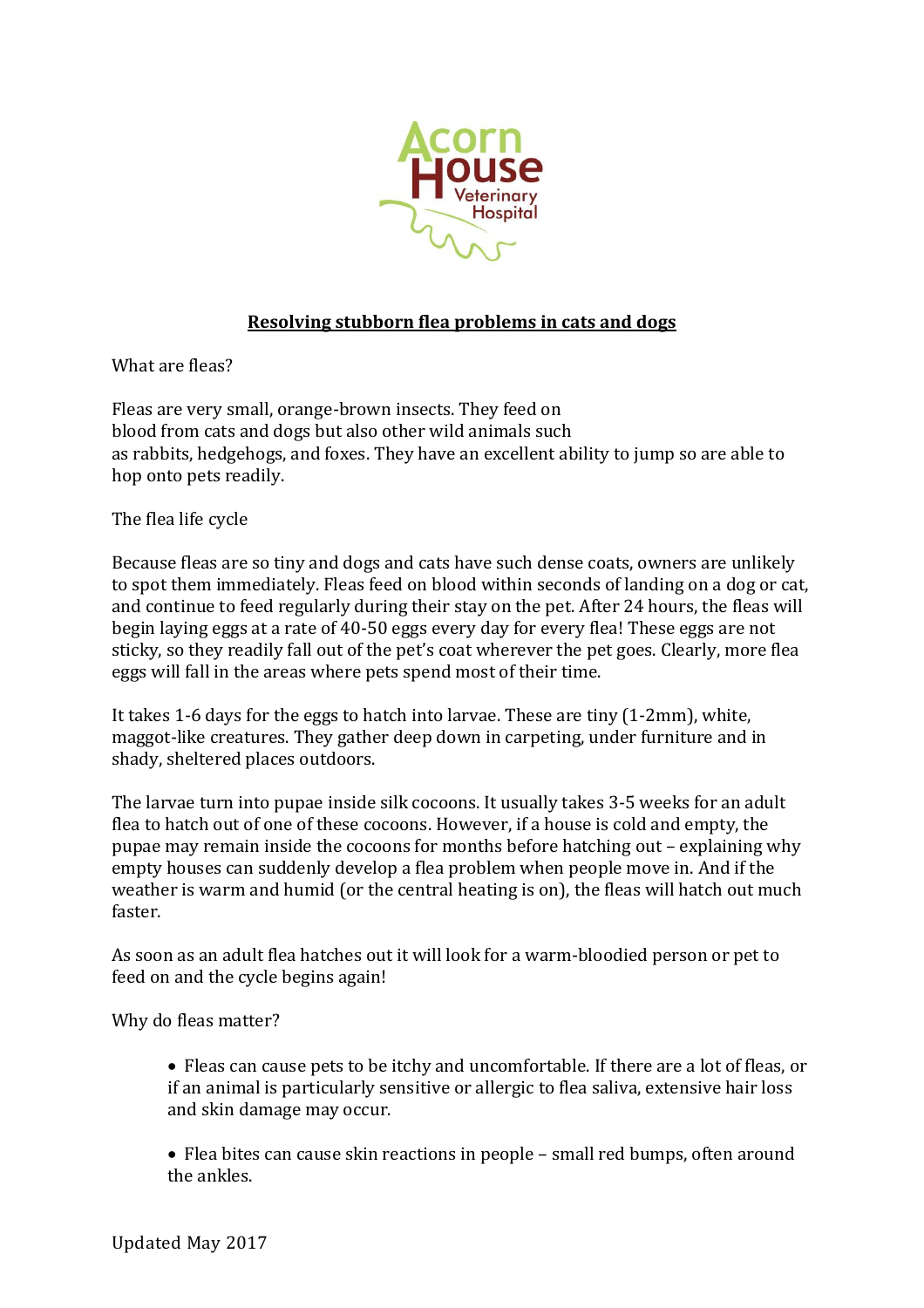• Tapeworms can live inside fleas. If a pet (or person) accidentally swallows a flea (e.g whilst grooming), the tapeworm can be passed on.

- Severe flea infestations can cause anaemia, particularly in young or weak pets.
- In rare cases, fleas can transmit other parasites and infections.

## Flea prevention

Studying the flea life cycle shows that the best way to prevent a flea infestation is to make sure that fleas are never introduced into the home. If cats and dogs are regularly treated with a product that kills adult fleas within 24 hours of jumping onto the pet, they will never be able to lay any eggs and the problem will be sorted almost before it has begun.

There are several products available to be used year-round to ensure that any fleas that jump onto your pet when he or she is walking/playing outside; mixing with other pets at a boarding kennels/cattery, groomers, dog show or veterinary surgery; or visiting other households without adequate flea control are killed before they can begin to lay any eggs.

These include:

- Spot-on preparations such as Frontline or Frontline Combo (applied every 2) months), Stronghold (applied monthly), Advocate or Prinovox (applied monthly)
- Tablet preparations such as Comfortis (one tablet given monthly with a meal)

The products all contain different active ingredients and work in different ways – for example Stronghold, Advocate / Prinovox and Comfortis are absorbed into the pet's blood stream, whilst Frontline remains in the skin itself.

Spot-on preparations are good for pets that are difficult to give tablets to. However, some pets dislike the sensation of the spot-on being applied and a tablet may be easier – particularly as Comfortis is designed to be palatable, and is given mixed into a meal.

The products also vary in the time taken to kill fleas, their suitability for different lifestyles and coat types and other effects that they have. The receptionists, vets and nurses at Acorn House will all be able to help you select the most appropriate product for your pet.

The following is a brief and basic summary of the flea products commonly recommended by Acorn House.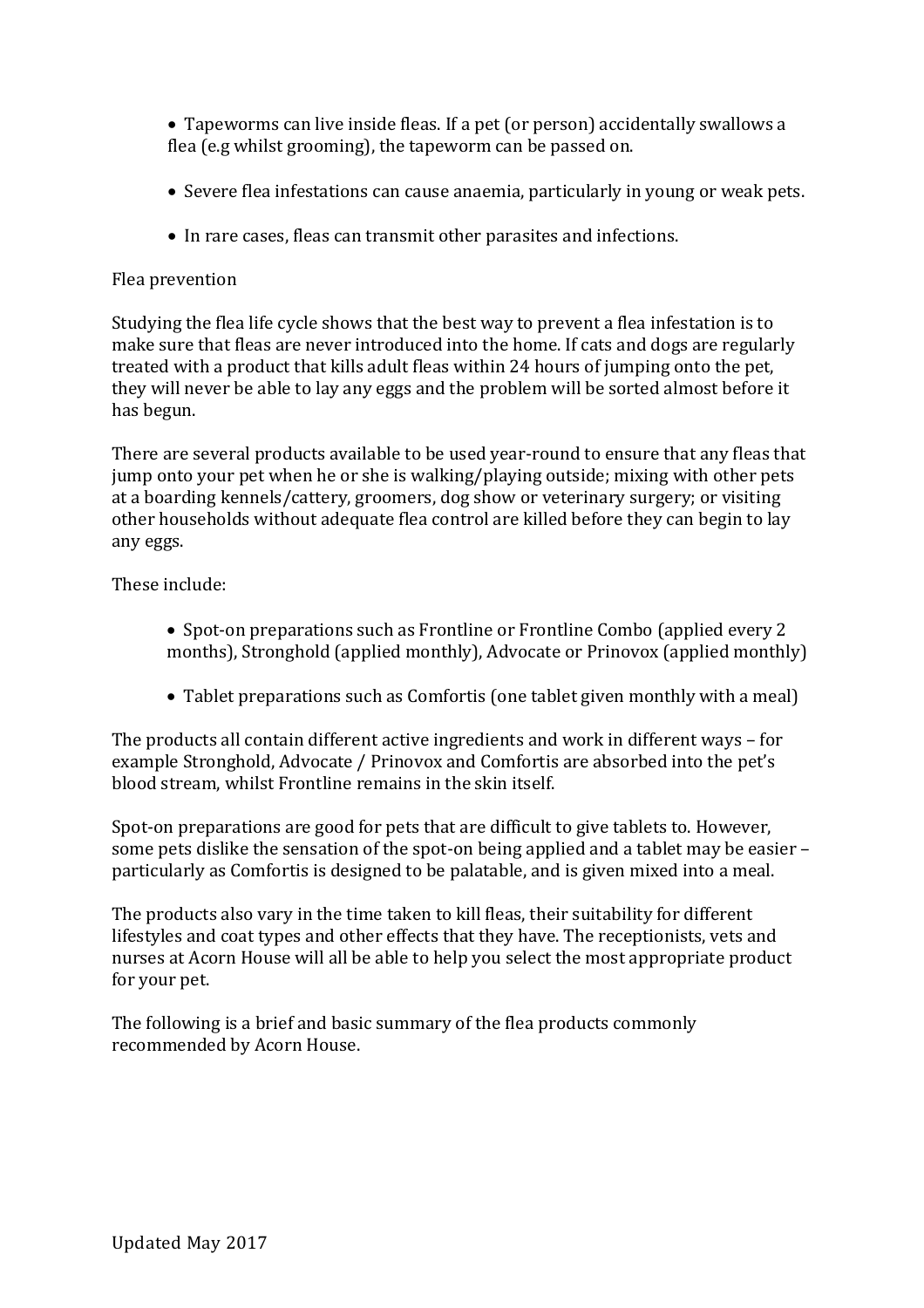| Product                                               | Frontline<br>Combo                                                                                                                                                                                                                          | <b>Broadline</b>                                                                                                                                                                                                                                                                | Stronghold                                                                                                                                                                                  | <b>Advocate or</b><br>Prinovox                                                                                                                                                                                                                        | <b>Comfortis</b>                                                                                                                                                                          | Seresto                                                                                                                                                                                                                      |
|-------------------------------------------------------|---------------------------------------------------------------------------------------------------------------------------------------------------------------------------------------------------------------------------------------------|---------------------------------------------------------------------------------------------------------------------------------------------------------------------------------------------------------------------------------------------------------------------------------|---------------------------------------------------------------------------------------------------------------------------------------------------------------------------------------------|-------------------------------------------------------------------------------------------------------------------------------------------------------------------------------------------------------------------------------------------------------|-------------------------------------------------------------------------------------------------------------------------------------------------------------------------------------------|------------------------------------------------------------------------------------------------------------------------------------------------------------------------------------------------------------------------------|
| Frequency<br>of<br>applicationdogs                    | Every 2<br>months for                                                                                                                                                                                                                       | Every month<br>for cats                                                                                                                                                                                                                                                         | Every month<br>for cats and<br>dogs                                                                                                                                                         | Every month Every month<br>for cats and<br>dogs                                                                                                                                                                                                       | for cats and<br>dogs                                                                                                                                                                      | Every 7-8<br>months                                                                                                                                                                                                          |
| <b>Method of</b><br>application Spot on               |                                                                                                                                                                                                                                             | Spot on                                                                                                                                                                                                                                                                         | Spot on                                                                                                                                                                                     | Spot on                                                                                                                                                                                                                                               | Tablet given<br>with a meal                                                                                                                                                               | Collar worn<br>continuously                                                                                                                                                                                                  |
| Time taken 4 hours, full<br>to kill fleas efficacy by | Starts within Starts within<br>12 hours                                                                                                                                                                                                     | 4 hours, fully<br>efficacy by<br>12 hours                                                                                                                                                                                                                                       |                                                                                                                                                                                             | Starts within Starts within<br>5 minutes,<br>full efficacy<br>by 12 hours                                                                                                                                                                             | 30 minutes,<br>full efficacy<br>by 4 hours                                                                                                                                                | Efficacy begins<br>immediately                                                                                                                                                                                               |
| <b>Additional</b><br>effects                          | Also contains<br>an ingredient<br>to inhibit the<br>development and pupae.<br>of flea larvae<br>and pupae.<br>If applied<br>every month,<br>kills ticks<br>that attach.                                                                     | Also contains (but not<br>an ingredient tapeworms).<br>to inhibit the Also active<br>development against ear<br>of flea larvae mites, and<br>If applied<br>every month, lice (consult<br>kills ticks<br>that attach.<br>Also kills<br>roundworms heartworm<br>and<br>tapeworms. | <b>Kfleills</b><br>roundworms<br>several other<br>types of<br>mites and<br>your vet for<br>further<br>details). Also<br>prevents<br>infestation<br>$[{\rm pets}]$<br>travelling<br>abroad). | Also kills<br>roundworms<br>and<br>lungworm<br>(but not<br>tapeworms).<br>Also active<br>against ear<br>mites, and<br>several other<br>types of<br>mites and<br>lice. Also<br>prevents<br>heartworm<br>infestation<br>(pets<br>travelling<br>abroad). |                                                                                                                                                                                           | Also contains an<br>ingredient to<br>inhibit the<br>development of<br>flea larvae in the<br>environment.<br>Repels and kills<br>ticks.<br>Can treat some<br>lice infestations.                                               |
| <b>Less</b><br>suitable<br>for                        | Reduced<br>efficacy in<br>dogs with<br>very long or<br>thick coats,<br>or those that<br>swim or are<br>bathed<br>frequently.<br>Families<br>with<br>multiple pets<br>or children<br>may dislike<br>possible<br>contact with<br>the product. | Reduced<br>efficacy for<br>fleas in cats<br>with very<br>long or thick<br>coats. Some<br>cats may<br>dislike<br>application.<br>Families with may dislike<br>multiple pets possible<br>or children<br>may dislike<br>possible<br>contact with<br>the product.                   | Some pets<br>may dislike<br>application.<br>or children<br>contact with<br>the product.                                                                                                     | Some pets<br>may dislike<br>application.<br>Families with Families with<br>or children<br>may dislike<br>possible<br>contact with<br>the product.                                                                                                     | Some pets<br>may not take<br>tablets<br>readily<br>(although<br>multiple pets multiple pets many well, as<br>palatable).<br>May cause<br>vomiting<br>shortly after<br>administrati<br>on. | Some families<br>may dislike the<br>idea of their pet<br>wearing a visible<br>plastic collar<br>permanently.<br><b>Families with</b><br>multiple pets or<br>children may<br>dislike possible<br>contact with the<br>product. |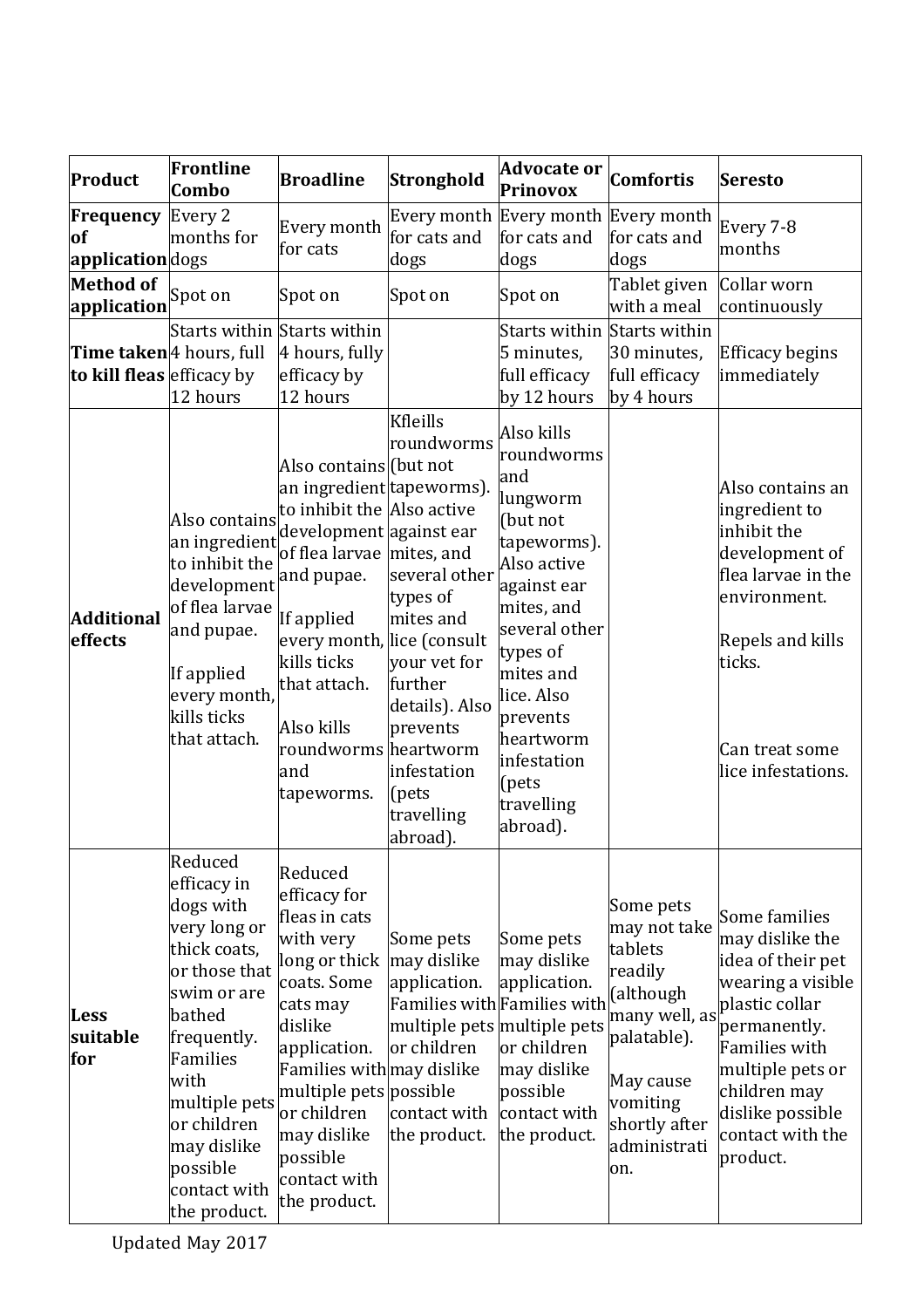How does a flea problem develop in the house?

We have already mentioned that each adult flea lays 40 – 50 eggs each day, and so it is possible to see that within a few weeks of one flea being brought into the house, the house will contain a large number of eggs, larvae and pupae. Once these pupae hatch out into adult fleas there will be a huge explosion in the number of eggs laid and the problem gets bigger at a rapid rate. If flea protection is not used regularly on a preventative basis, it is most likely that owners will not realise that there is a flea problem until this stage has been reached. More aggressive control measures are needed for these households than simply using one of the preventative products listed earlier.

How can we treat a flea problem once it has become established?

The key to controlling an established flea problem is to think about all stages of the flea life cycle and not just the adult fleas. If we only treat the pet with a product to kill the adult fleas on the pet it will appear as if the treatment is not working because new fleas will continue to hatch out in the house and jump back onto the pet. There could easily be hundreds of thousands of developing fleas in a house and so simply applying a product to your pet may make very little difference at all.

- 1. Of course, it is still important to treat the pet with a product to kill adult fleas. Any of the above products would be sensible. However, in difficult situations we tend to favour those products that kill the fleas as rapidly as possible (so that they do not have time to breed again) and have as close to 100% kill rates as possible. Spot-on products may be less effective if they are not applied correctly, if the pet is bathed or goes swimming or out in the rain, or if the coat is very thick and dense. Cats and dogs that groom a lot may gradually reduce the concentration of spot-on products in their skin and coat. For all of these reasons, if we have a significant flea problem to control, we often suggest the use of a tablet flea treatment (Comfortis). If a tablet is unsuitable for your pet your vet may suggest the use of a different spot-on preparation or to use it at a different frequency. Because fleas will be constantly hatching out in the house and jumping onto your pet it is essential to keep up this treatment on a long-term basis.
- 2. The next step is to kill the eggs and developing fleas in the house. We recommend the use of an environmental spray such as Indorex which has been developed to kill the immature flea stages (and any live fleas) in the house. It is important to read the instructions carefully before you begin to use the spray. Indorex binds electrostatically to the surfaces that it comes into contact with and so presents no risk to babies, children and pets crawling on the floor. However, the spray is toxic to fish so tanks should be removed or covered with at least 2 blankets and the pump switched off before spraying. The propellant of the Indorex spray is carbon dioxide which may increase the risk of an asthma attack in asthmatic people (and possibly cats). Therefore, a non-asthmatic person should apply the spray. In all cases, the house should be ventilated for 1-2 hours after spraying. Any fabric that your pet has had contact with should be removed and washed at 60C if possible. Surfaces should be vaccuumed thoroughly and the